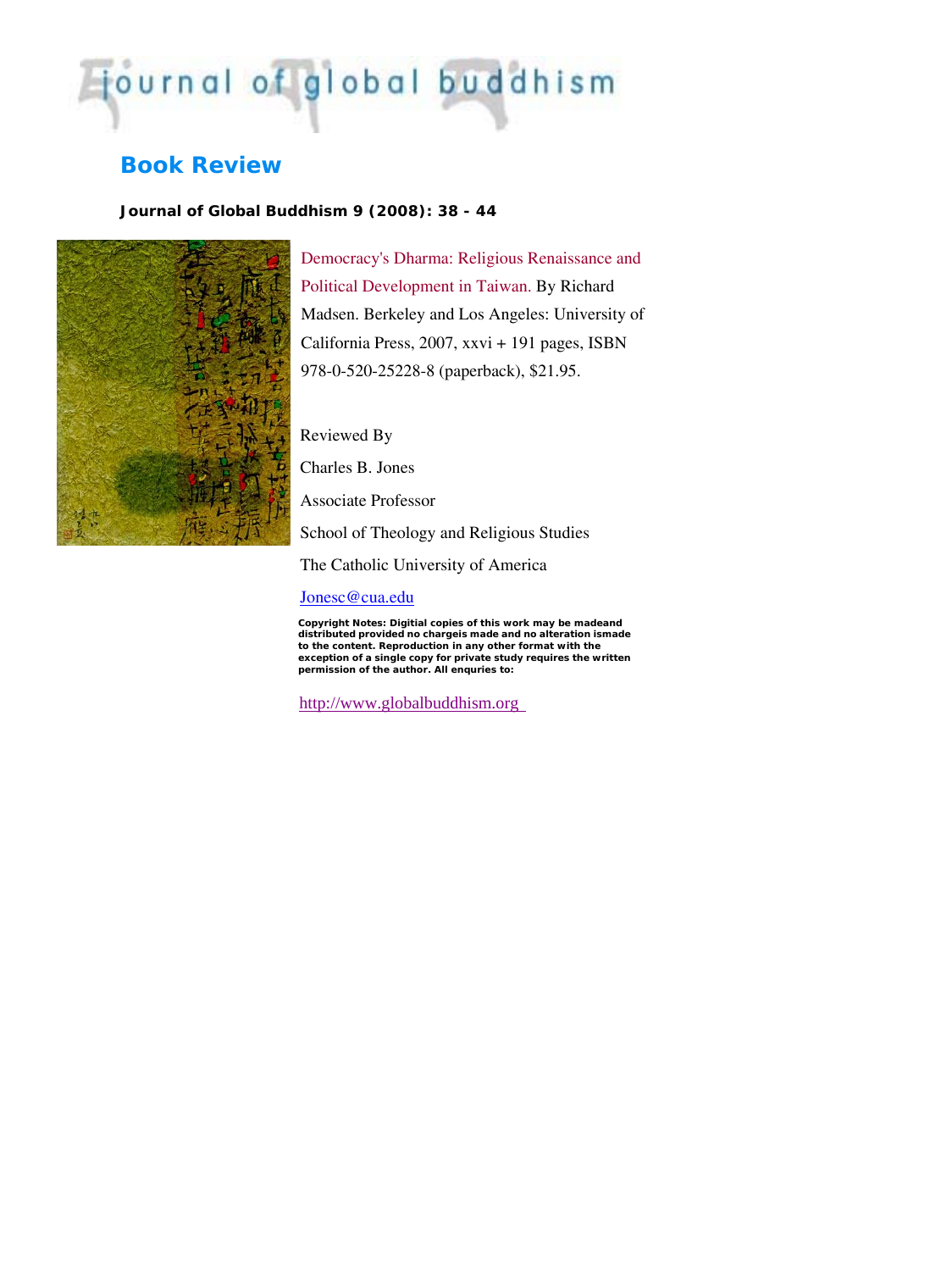ISSN 1527-6457

#### Book Review

Democracy's Dharma: Religious Renaissance and Political Development in Taiwan. By Richard Madsen. Berkeley and Los Angeles: University of California Press, 2007, xxvi + 191 pages, ISBN 978-0-520-25228-8 (paperback), \$21.95.

Reviewed by Charles B. Jones Associate Professor School of Theology and Religious Studies The Catholic University of America [Jonesc@cua.edu](mailto:Jonesc@cua.edu)

When I finished the research for the dissertation that would become my book Buddhism in Taiwan: Religion and the State 1660-1990 (Honolulu, University of Hawai'i Press, 1999), I knew that the end date of the subtitle pointed not to any natural node in the historical development of the book's subject, but only to my own need to wrap up the project and move on. Things were changing rapidly within Taiwan's Buddhist circles, and I wondered if someday I would need to revisit the topic in order to bring out a second edition that would bring the ragged ends of many stories to more natural conclusions.

The appearance of Richard Madsen's *Democracy's Dharma* may have relieved me of that concern. This book appears at a time when many of the nascent trends that I observed in the mid-1990s have come to full development, and may well signal the end of one chapter and the beginning of another. The three great Buddhist figures whose activities and achievements Madsen and I both report—Xingyun  $\mathbb{E} \nsubseteq \mathbb{S}$ , Shengyan 聖嚴, and Zhengyan 證嚴—are now advanced in years, and Madsen's may be the last book that studies them as contemporary players on the Taiwan scene. The next book we see on Buddhism in Taiwan will very likely have to begin telling the story of the next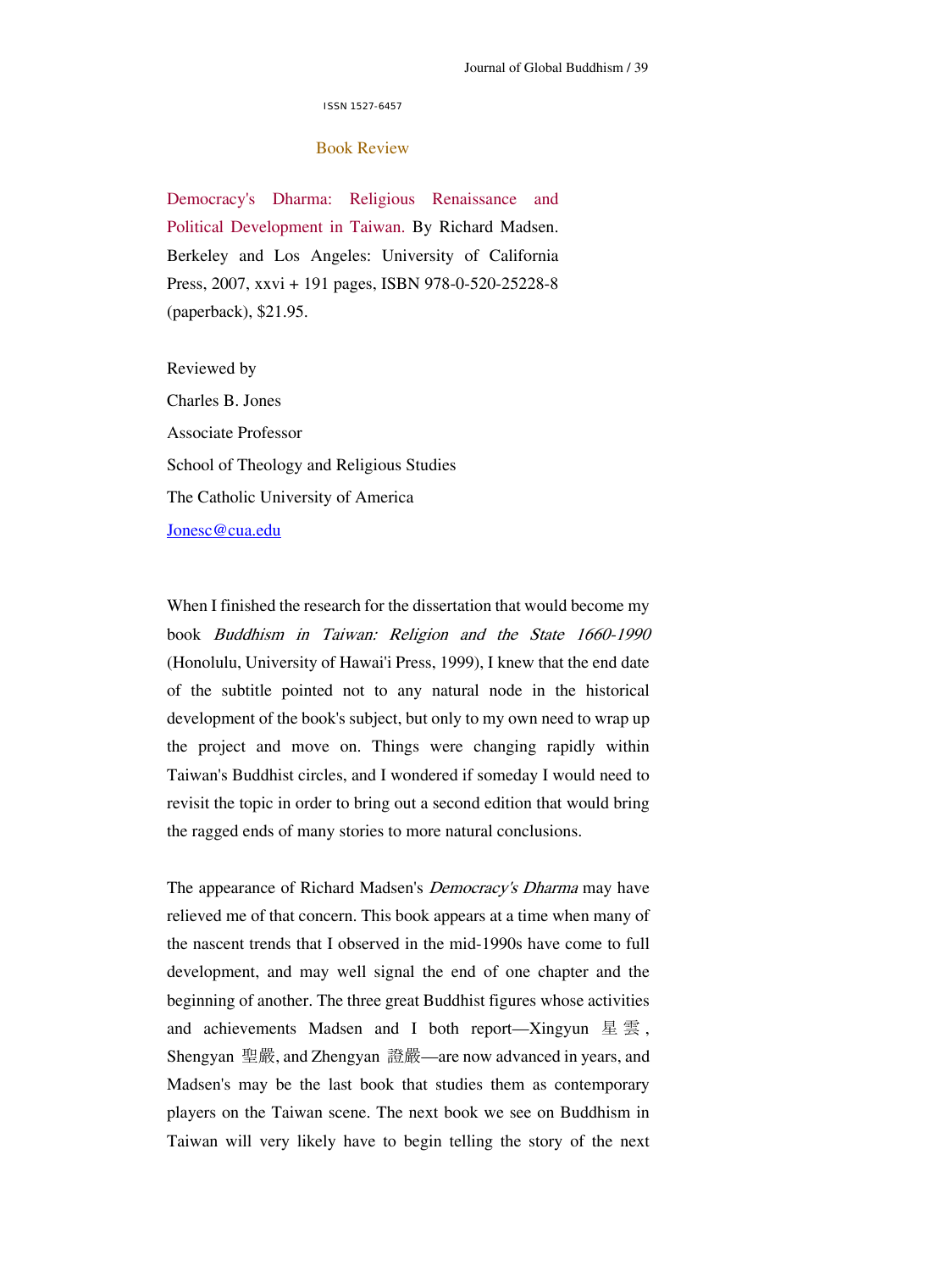generation of leaders while assessing the careers of these eminent monastics as historical predecessors.

Madsen comes to the topic as a sociologist rather than a Buddhologist, and his primary concern is to analyze the place of certain forms of Buddhism and Daoism in the rapidly-altered political scene we find in Taiwan. He wants to show that the kinds of Buddhism and Daoism that one finds under the leadership of these three figures, i.e., the Buddhist Compassion Relief Tzu Chi Association (Fojiao Ciji Gongde Hui 佛教 慈濟功德會), Buddha's Light Mountain (Foguang Shan 佛光山), Dharma Drum Mountain (Fagu Shan 法鼓山), and the entrepreneurial Daoist Enacting Heaven Temple (Xing Tian Gong 行天宮), have skillfully contributed to Taiwan's democratization by reconfiguring traditional religious practices in a way that fits people for citizenship in a newly emerged and still unsteady democracy.

Beyond that, he also wishes to point to Taiwan as an example of positive political and religious development in the modern world in order to counterbalance the more alarming trends toward religious fundamentalism and violence that feed into and off of political authoritarianism. The fact that Taiwan has moved, with the help of the kinds of religious forms detailed in this book, from authoritarian one-party rule to a multiparty democracy with relatively little bloodshed should serve as a hopeful sign that religio-political violence is not inevitable in this world. They could do this because they represent progressive rather than reactionary religion. (p. xxiii)

Chapter one, called "The Taiwanese Religious Context," lays out the political history of Taiwan since 1945, laying particular stress on the ruling Nationalist party's flight to Taiwan in 1949 and the resultant "mainlander-Taiwanese" tension, the lifting of martial law and the introduction of multiparty democracy in 1987, and the great period of industrialization and economic expansion called the "Taiwan Miracle." Both in the political and economic-commercial domains, the changing Taiwan scene demanded that religion adjust to modernity, but in such a way as not to lose their religious identities. For example, Confucian values such as filial piety had to be adjusted for situations in which the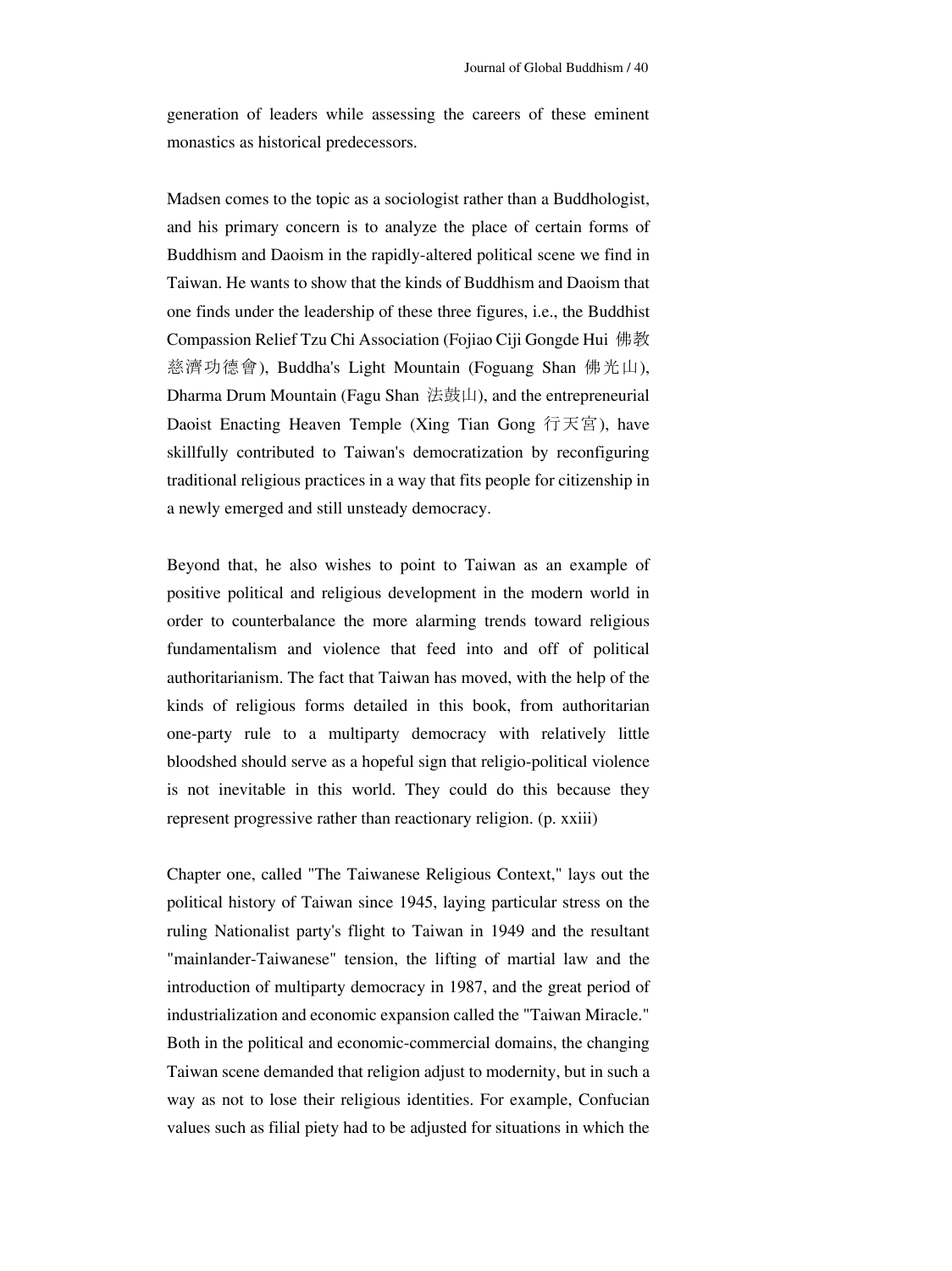younger generation might have emigrated to America. Rather than declare the fugitive children unfilial, the successful religious movements learned to define a kind of filiality that could be practiced from afar.

The next four chapters recount the stories of the four Buddhist and Daoist organizations listed above, and show how each, in its own idiomatic way, addresses the religious needs of a modern, mobile middle class. Tzu Chi allows scope for individual initiative in enacting traditional religious values in a modern, efficient way through its charitable activities. Buddha's Light Mountain provides rituals for the modern world and its peculiar crises. Dharma Drum Mountain provides opportunities for an elite Chan practice coupled with a completely modernized educational program. The Enacting Heaven Temple, appealing to the lowest stratum of the middle class, provides more traditional ritual practices, with modern organizational features and charitable activities clumsily tacked onto its religious vision rather than systematically integrated into it.

The concluding chapter provides the overall analysis. The author draws primarily upon Mary Douglas' social analytical categories of "group and grid." The former indicating the individual's stronger or weaker integration into a bounded social group (the strongest being one that is impossible to exit and the weakest being entirely voluntary), while the latter term indicates the moral and symbolic meaning system and situates the person in the social world and gives them a template for action (a strong grid providing inflexible social roles and rules, a weak grid giving nothing more than guidelines). Compared to the U.S., Taiwan's "group" is stronger (that is, people have stronger social ties), but its "grid" is weaker (the institutions that govern behavior are not as robust). The religious innovators who founded the four religious groups described in the previous chapters work within these realities, using the symbolism of family to tie their members together (Tzu Chi more than the others), but suggesting only guidelines for members' religious practices and behaviors.

This is what makes them "progressive" rather than "reactionary," and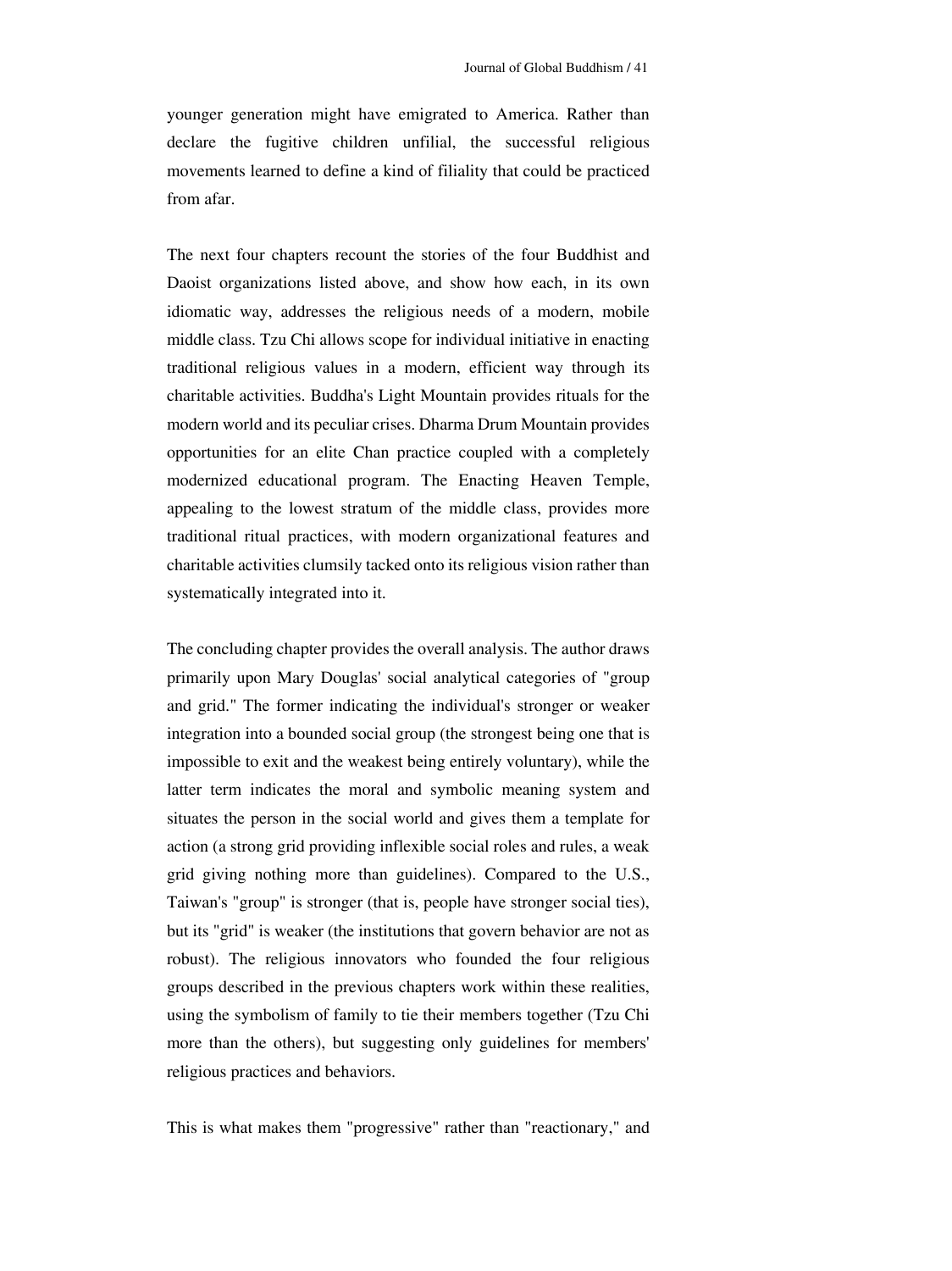gives cause for hope that religion can function positively in the world. The strong "group" aspect gives members of these associations reason to care about one another; the relatively weak "grid" makes their ethical standards more flexible and less authoritarian, and so not likely to give rise to a "crusader mentality" (p. 156), and thus they compare favorably with the more absolutizing moralities of western monotheisms. The argument of the book concludes on this hopeful note.

How helpful or convincing is this?

In my estimation, not very. The book suffers from a variety of defects c haracter glossary is woefully incomplete, I had to consult the temple's from the micro to the macro scale. On the level of detail, this book presents many troubling signs of insufficient care and attention to detail. The English translations of Chinese religious terminology are literalistic and show no understanding of their religious significance. A few examples will demonstrate this: The term *shangren*  $\pm \lambda$  is rendered as "Master" with a parenthetical note that it literally means "above person." (p. 16) In fact, it is a highly honorific title given to the most eminent and proficient religious virtuosi. "Saint" would be closer to the mark, but at the very least something like "superior person" would be better. Translating *Xingtian Gong* as "Enacting Heaven Temple," while not wrong, is clunky and fails to evoke the range of meaning of *xing*  $\overline{T}$ . The main practice of this temple, called *shoujing*, is translated as "pull out frights" (p. 104). Because the Chinese website to find the term. It then turned out that the author's translation was inaccurate; the term, written 收驚, should be rendered "to collect fright" or "gather (*not* "pull") up alarm."

This might seem trivial, but it draws attention to problems at the middle level having to do with the primary-source research behind this book. The first chapter claims that the author conducted extensive interviews and archival research, but the endnotes and bibliography give no indication of either. Indeed, outside of the chapter on the Enacting Heaven Temple, one finds no allusion to any archival source at all. Looking through the bibliography, in fact one finds only two Chinese-language entries.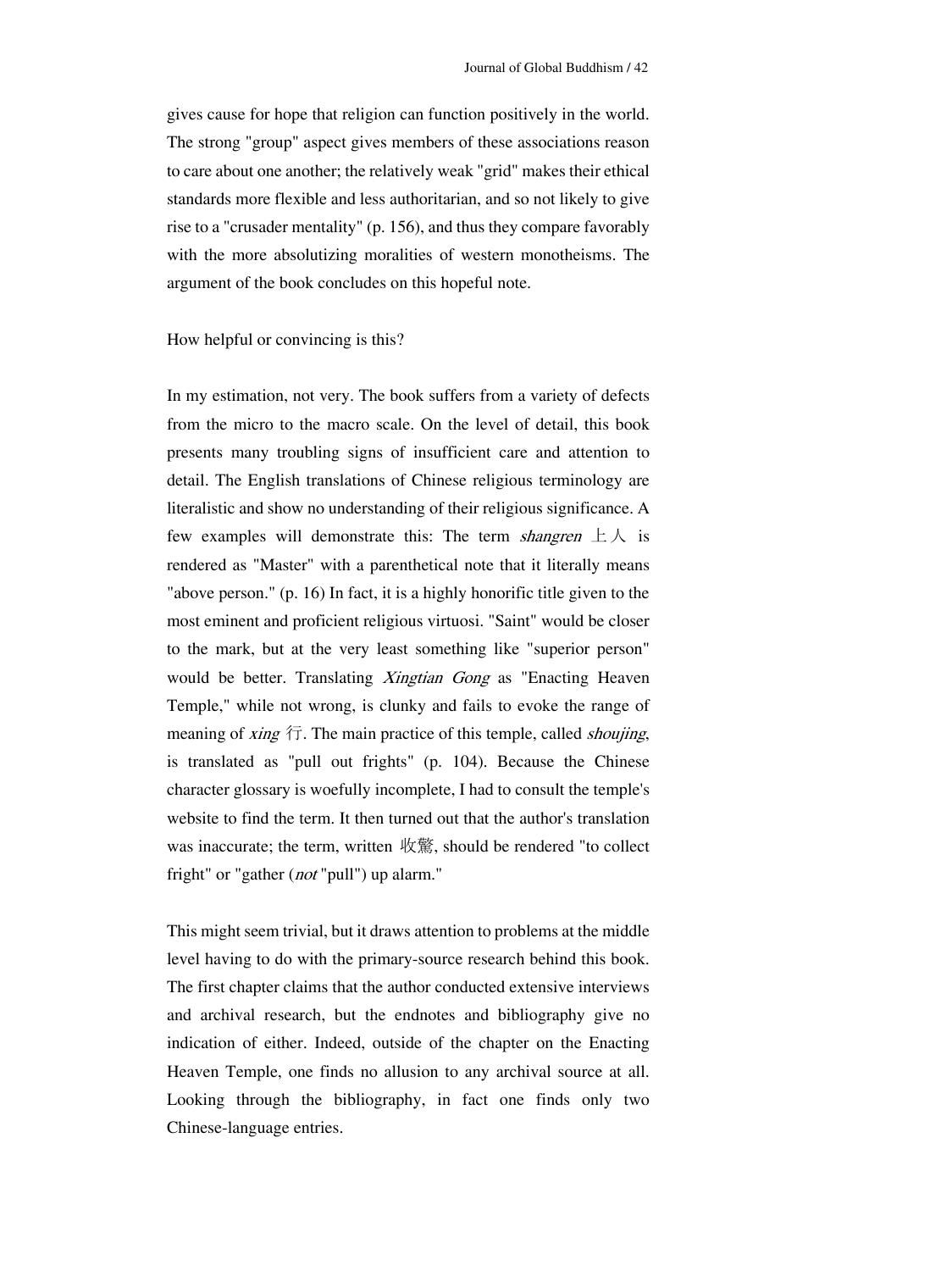Does this matter? I think it does. In its chapter on the Enacting Heaven Temple, the book describes the organization as a Daoist institution with strong Confucian overtones. However, the Xingtian Gong's website says that it is a "three teachings folk belief" temple, meaning that the temple itself considers Buddhism to be a part of its spiritual heritage as well. ( 行天宮是屬於儒道釋合一的民間信仰 ; see http://www.ht.org.tw/religion/religion in.htm). More use of primary sources and Chinese-language secondary literature would, in this case, have enabled the author to present the temple's own self-understanding.

Finally, at the macro level of analysis and conclusions, one finds problems. For example, the author refers repeatedly to the lifting of martial law in 1987 as the watershed that opened the field to religious innovation. While there is no doubt that this was important, there is no mention of the 1989 law on Civic Organizations. Prior to this legislation, the government mandated that only one officially-recognized organization could fill any given "niche" in Taiwan's civil society, and the only organization that could represent Buddhism was the Buddhist Association of the Republic of China (BAROC). The lifting of martial law thus did not open the doors to a proliferation of Buddhist and Daoist organizations; the 1989 law did that. The story left untold in this book is the way in which these Buddhist and Daoist organizations managed to grow in spite of this legal restriction.

As to the final conclusion, that the progressive religions of modern Taiwan present some cause for hope in a world torn by religious violence, two considerations call for caution before accepting it. First, it seems to me that we can only be sure that there is a juxtaposition of bloodless democratic liberalization and progressive religion. The causal relations are far from clear. Did these religious groups actively contribute to an atmosphere in which such liberalization could take place peacefully, or did they thrive because the process of peaceful liberalization could not give strong support to other religious forms? Which is the dog, and which is the tail?